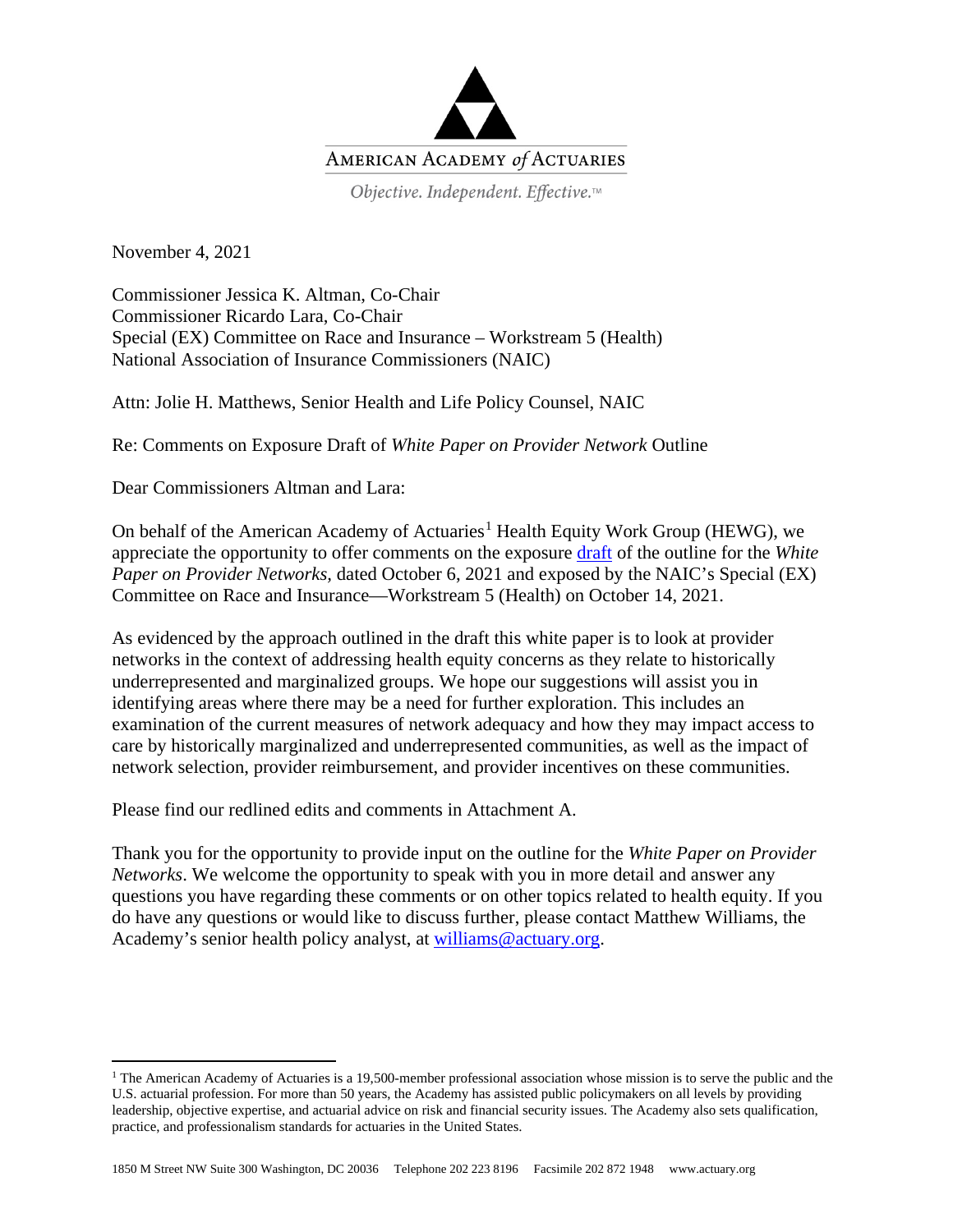Sincerely,

Annette V. James, MAAA, FSA, FCA Chairperson, Health Equity Work Group American Academy of Actuaries

CC: Brian R. Webb, Assistant Director, Life and Health Policy and Legislation, NAIC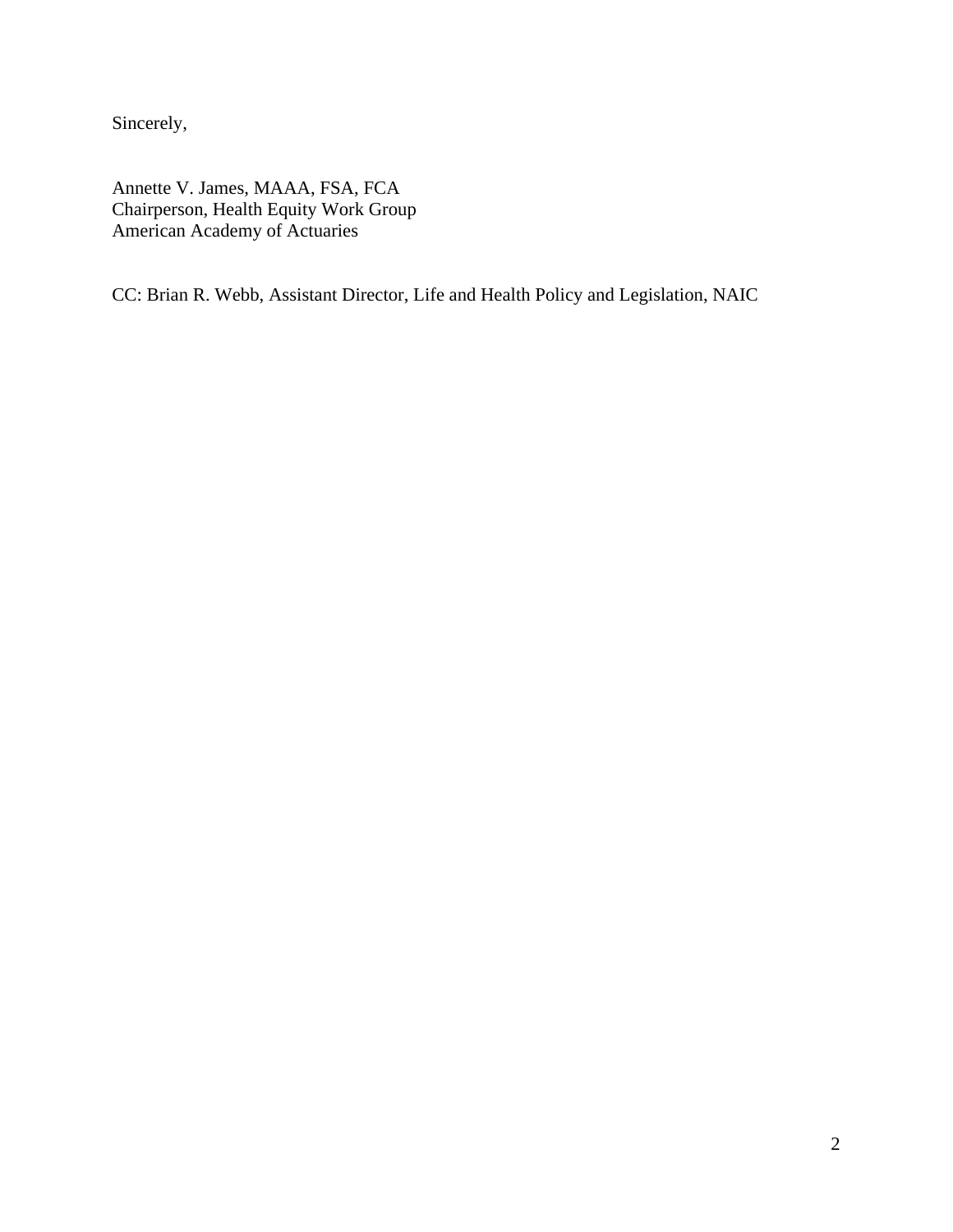#### **Attachment A**

## Draft: 10/6/21

Comments are being requested on this draft document on or before Nov. 4, 2021. Comments should be sent by email only to Jolie Matthews at jmatthews@naic.org.

## **National Association of Insurance Commissioners (NAIC) Special Committee on Race and Insurance – Workstream 5 (Health)**

## **White Paper on Provider Networks**

## Goals of this paper:

- a. Furthering equity in health insurance coverage by increasing diversity and cultural competency in networks by:
	- i. Examining access to care by underserved communities
	- ii. Seeking solutions to improve access to diverse and culturally competent networks.

## $\frac{1}{2}$ . The role of the insurance sector in increasing diversity and cultural competency in networks

#### a. Discussion of the goal of more diverse and culturally competent networks

- i. Discussion of key populations to consider
- ii. Discussion of research that shows connection between these factors and outcomes, maternal health as an example
- iii. Define/explain cultural competency
- b. Recognition that others have key roles, but insurance sector can contribute significantly to this goal
	- i. Provider education, recruitment, etc.
	- ii. Role of state licensing boards
	- State health exchanges certifying ACA health benefit plans
- c. Role of insurance companies
	- i. Provider credentialing
	- ii. Network construction
	- iii. Leveraging provider directories to connect policyholders to diverse and culturally competent care
- d. Role of the Centers for Medicare and Medicaid Services (CMS)
	- i. Exchange qualified health plans
	- ii. Medicare Advantage
	- iii. Medicaid
- e. Role of state insurance regulators
	- i. Network adequacy as a tool
	- ii. Provider directory oversight
- 3. Review of access to care by category such as:
	- a. Race/ethnicity
	- b. Geography (rural vs. urban)
	- c. Socioeconomic status

**Commented [A1]:** Consider adding an introductory section that provides context for the white paper as part of the focus on health equity.

**Commented [A2]:** Consider moving this item up. It seems that this section of the report should define cultural competency earlier on.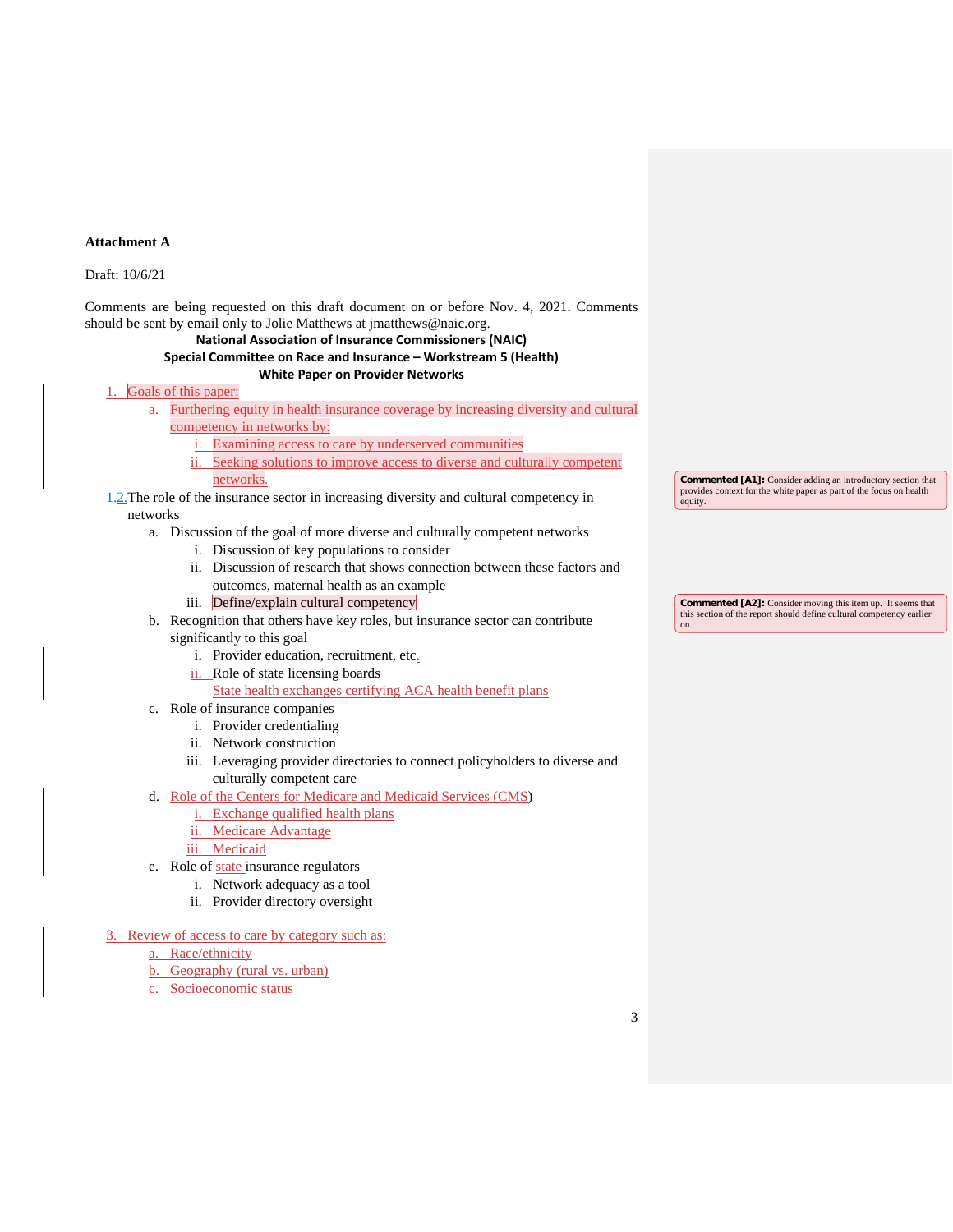- Language
- e. Provider specialty
- Age
- Employment status
- h. Housing status
- i. Highest level of education

#### 2.4. Network Adequacy

- a. Is the definition of network adequacy consistent with health equity goals?
	- i. Current measures of network adequacy
	- ii. Inequity of the current network adequacy measures and the populations left behind
	- iii. Equitable measures of network adequacy
	- iv. Transitioning to a more equitable measure of network adequacy

a.b.Background and Legal Landscape

- i. Affordable Care Act requires adequate networks
	- 1. Use of narrow or select networks and their impact on equity
- ii. NAIC network adequacy model a brief description and history
- **b.c.** Examples/potential strategies for network adequacy review to be a tool for states to increase patient access to diverse, culturally competent care

## 3.5. Data collection and provider directories

- a. Current state of regulatory oversight of provider directories
	- i. No Surprises Act impact on provider directories
- b. Should demographic data and/or information on cultural competency be collected and shared in provider directories? National Plan & Provider Enumeration System (NPPES)
	- i. Background and historical resistance to including demographic data
- c. Provider hesitancy to publicize widely certain demographic data

4.6. How can Telehealth opportunities improve provider access?

- a. Brief description of telehealth
- b. Telehealth data
	- i. Discussion of federal and state telehealth flexibility initiatives during COVID
	- ii. Literature review of telehealth usage during COVID; focus on race and demographic information
	- iii. Potential industry data call for further information on insurer implementation of telehealth policies
	- iv. *(Note for consideration: perhaps CIPR could be helpful)*

Access to telehealth by category such as:

i. Race/ethnicity

**Commented [A3]:** Many insurers only offer "select" or "narrow" networks on ACA Exchanges – should the impact of this strategy be explored?

**Commented [A4]:** We recommend that the telehealth section include an acknowledgement of the impact of disparate access (rural, economic, language, provider specialty, age, privacy). It is not clear if this issue is intended to be addressed here (item (b)(ii) or if it needs a separate section (see item c. below)